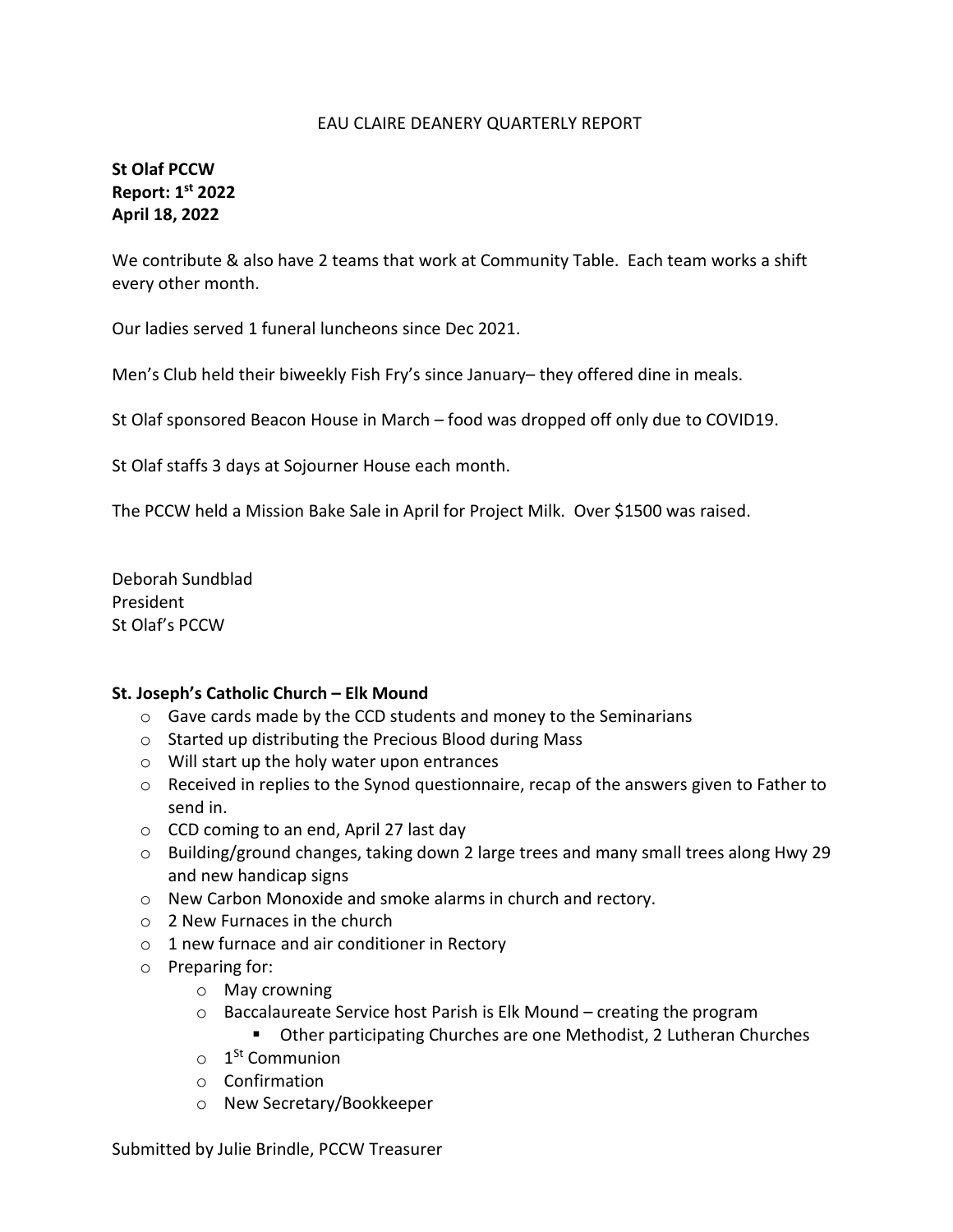### **Immaculate Conception April 18, 2022**

- Fish boils are complete
- $\bullet$  75<sup>th</sup> anniversary celebrated this year, was supposed to be last year
- Beautiful Holy Saturday celebrated 2 Confirmations and 3 Baptisms, ALL ADULTS!
- Women's Bible study
- Men's Group study
- Quilt Knit group:
	- $\circ$  Women are cutting squares out of a 65 yard bolt of material (donated by Sacred Heart), hemming them and giving them back so that they can use them to teach women how to swaddle their babies. Material is a crinkle cotton.
	- o Afghans for palliative care patients
	- o Hats and gloves for cancer patients

Submitted by Julie Brindle, Past Eau Claire Deanery President via phone call with Mary Jo Walter

#### **St. Raymond of Penafort April 18, 2022**

We applied for and received the Diocessan Grant for Covid related needs.

We held a Women Reaching Women Brunch in February for the women of the parish to meet again together after the long hiatus from covid.

We sent cookies and spiritual bouquets to the Seminarians.

We donated items for the deanery basket for the raffle at the Diocessan Convention.

We held a bake walk at each of the 5 lenten fish fries.

We sponsored one of the soup and sandwich supers after Sunday evening Stations of the Cross during lent.

We purchased a gift for each of our First Communion and Confirmation students.

Submitted by:

Claire Parr, DCCW Leadership Commission Chair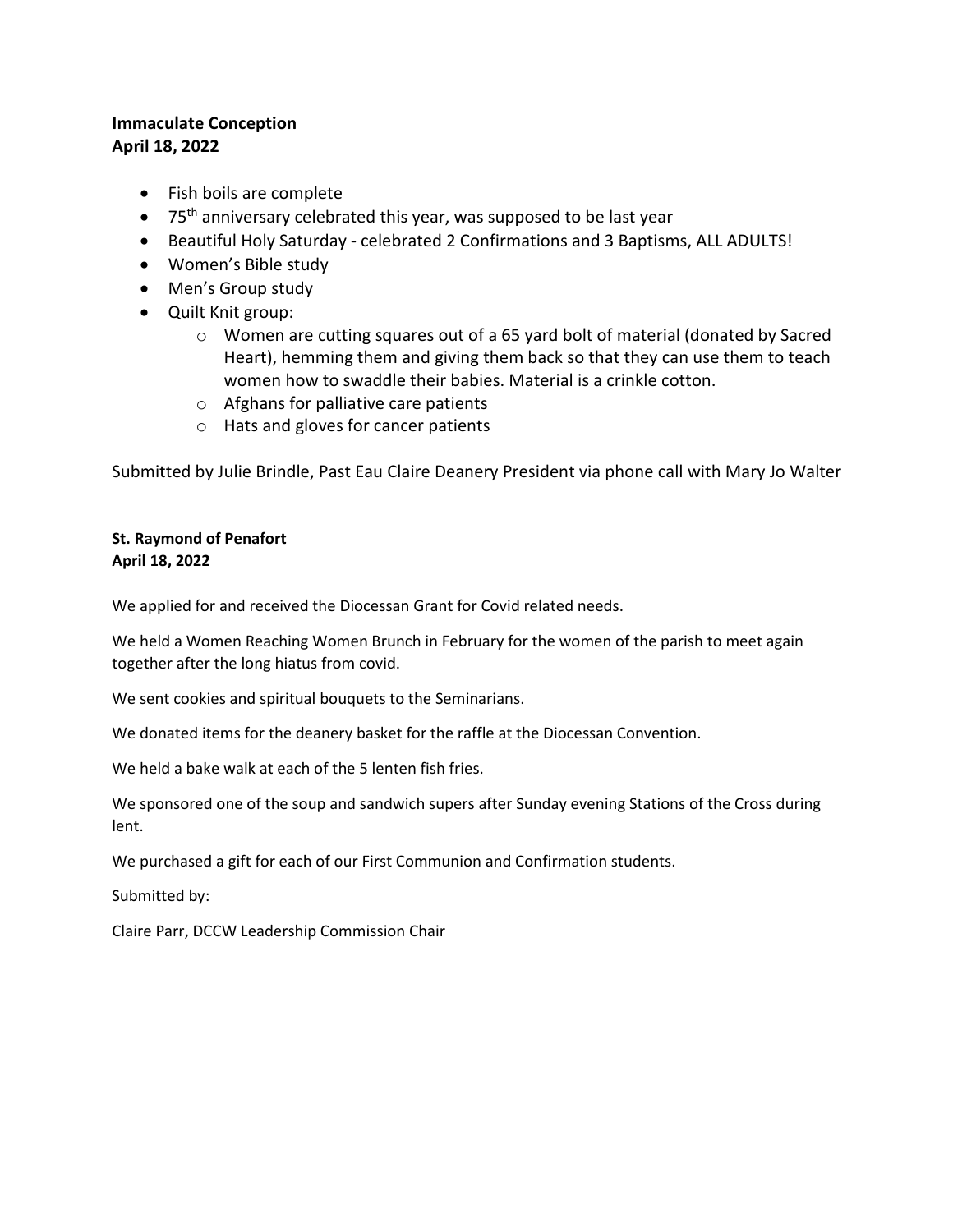

Parish Council of Catholic Women

St. James the Greater Church

2502 11th Street, Eau Claire, WI 54703

 $715 - 835 - 5887$ 

*Report January 1, 2022 through March 31, 2022*

# **Monthly Meeting**

We have been having in person monthly meetings since December, we have had several women present. Several new people have been in attendance. We hold our meetings on the first Thursday of each month. One of our ladies spoke in March on native plants and in February we watched a video in regards to the Water of Life organization. We have someone who calls the ladies as they register in the parish, they are informed of the PCCW meetings and different activities. This has been a great encouragement in getting new people involved.

# **Commissions**

Our three commissions are very diligent in giving us reports each month.

# **Registrations for the 2021-2022 Year**

Currently we have 120 ladies registered as of December.

### **Enrolled Members**

We will be enrolling people on June 2, 2022. We have not had an Enrollment since 2019, so we are anticipating in having quite a few ladies to enroll this year.

### **Fundraisers**

Bake Sale

We have not had a fundraiser since our bake sale in December.

# **Items We Do On an As Needed Basis**

Send get-well cards with spiritual bouquets to parishioners in the hospital, clean the church and call new woman who join the parish.

### **Donations given by PCCW from October through December, 2021**

Since January we have donated monies to the St. James School book fair and to the Sleep in Heavenly Peace organization.

# **DCCW Collection**

We will be doing this collection on April 23<sup>rd</sup> and 24<sup>th</sup> of 2022.

### **Special Projects**

# **Mother Theresa Group**

Mother Theresa's group continues to be very instrumental in organizing different social concern activities in the parish. We helped a family in getting in to their home through the Habitat for Humanity project in Eau Claire, Fr. Tom blessed the home the day that the family moved in. We collected bedding and pillows for the Sleep in Heavenly Peace project and between the PCCW and parish we donated over \$900.

# **Red Cross Blood Mobile**

St. James held a blood mobile in February and 6 ladies helped with this event.

### **Seminarians Easter Cards**

We send Easter cards, a donation of money, have a Mass said on Pentecost for the 13 seminarians of the La Crosse diocese. We also include cards that are made by the Religious Education students.